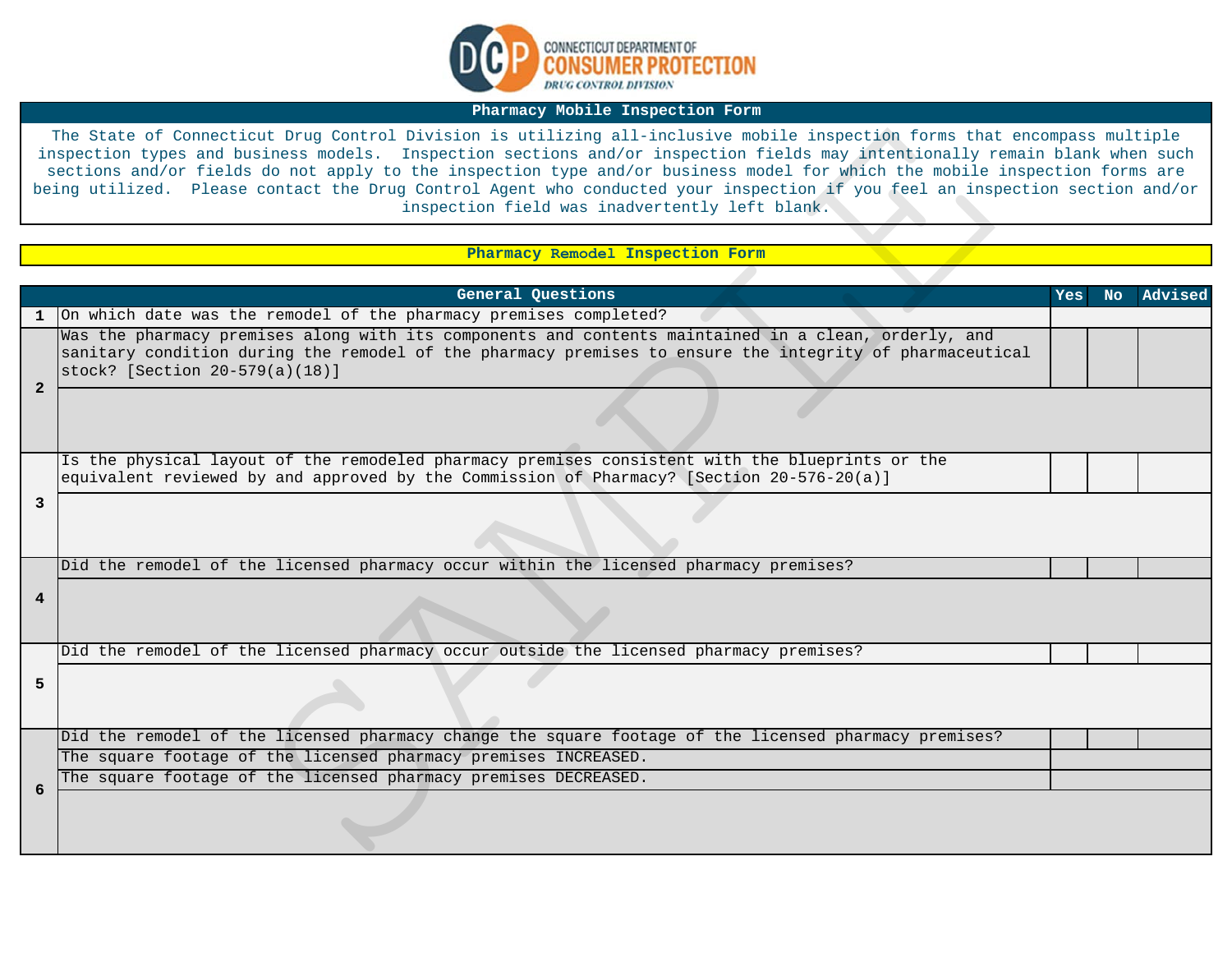|             | Did the remodel of the licensed pharmacy change the security of the licensed pharmacy premises?                  |  |  |
|-------------|------------------------------------------------------------------------------------------------------------------|--|--|
|             | Alarm system                                                                                                     |  |  |
|             | Alarm system contact(s)                                                                                          |  |  |
|             | Alarm system motion detector(s)                                                                                  |  |  |
|             | Door lock(s)                                                                                                     |  |  |
| $7^{\circ}$ | Ceiling compromised                                                                                              |  |  |
|             | Physical barrier(s)                                                                                              |  |  |
|             | Video surveillance camera(s)                                                                                     |  |  |
|             |                                                                                                                  |  |  |
|             | Was the licensed pharmacy premises' alarm system tested upon completing the remodel of the licensed<br>pharmacy? |  |  |
|             | The licensed pharmacy premises' alarm system FUNCTIONED as intended.                                             |  |  |
| 8           | The licensed pharmacy premises' alarm system DID NOT FUNCTION as intended.                                       |  |  |
|             |                                                                                                                  |  |  |
|             | Did the remodel of the pharmacy premises include the installation of new pharmacy equipment?                     |  |  |
|             | Automated data processing system(s)                                                                              |  |  |
|             | Freeze(s)                                                                                                        |  |  |
|             | Prescription balance(s)                                                                                          |  |  |
| 9           | Refrigerator(s)                                                                                                  |  |  |
|             | Safe(s) for the storage of controlled drugs                                                                      |  |  |
|             |                                                                                                                  |  |  |
|             | Does the pharmacy stock controlled drugs?                                                                        |  |  |
| 10          |                                                                                                                  |  |  |
|             |                                                                                                                  |  |  |
|             | Page 2 of 6 (Pharmacy Remodel Inspection Form) (Revised 12/21/2021)                                              |  |  |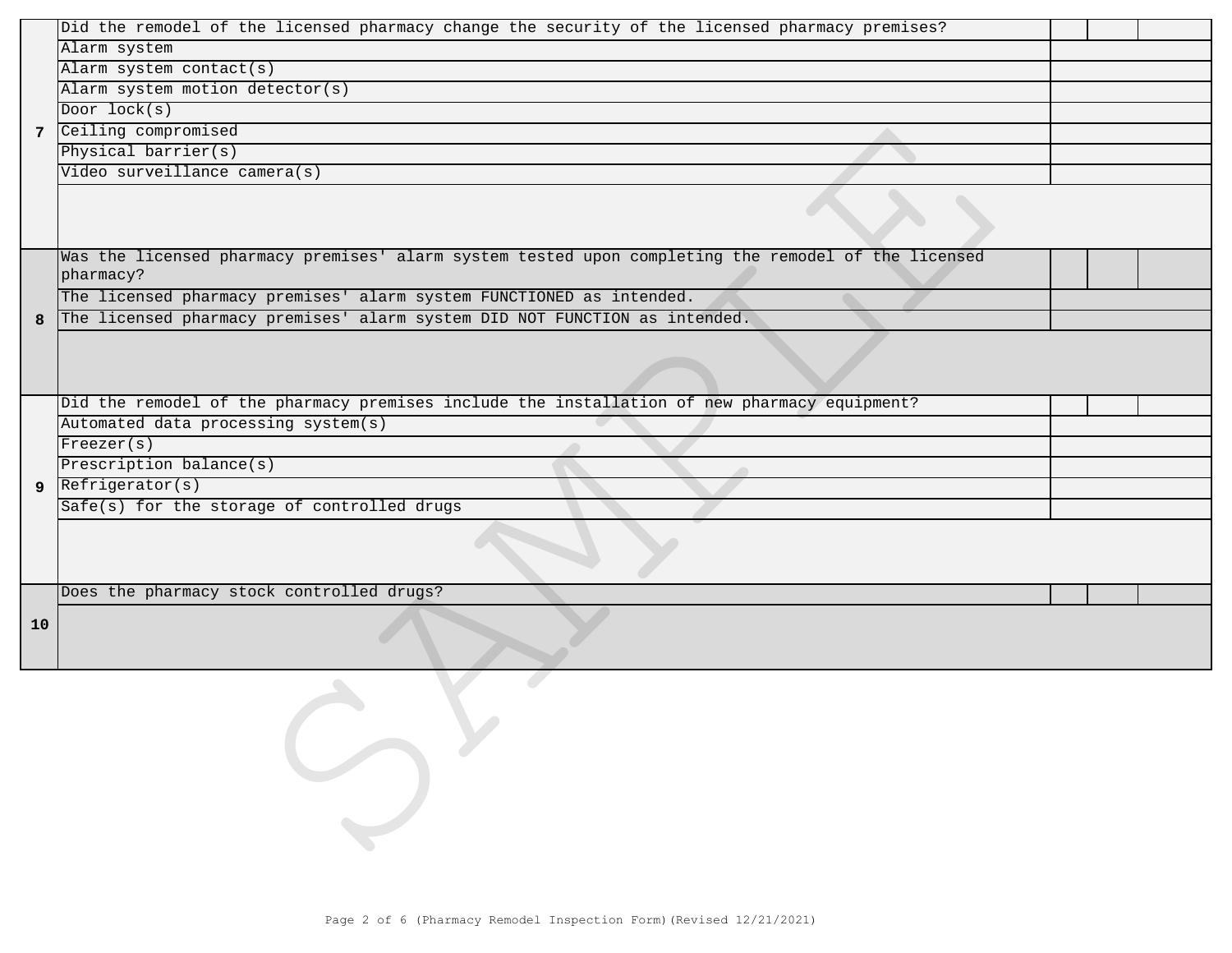|                                | Automated Data Processing System                                                                                                                                                                                                                                                                                                         | Yes | No. | Advised |
|--------------------------------|------------------------------------------------------------------------------------------------------------------------------------------------------------------------------------------------------------------------------------------------------------------------------------------------------------------------------------------|-----|-----|---------|
| N<br>$\blacksquare$<br>టి<br>님 | Does the automated data processing system used by the pharmacy for the storage and retrieval of refill<br>information for prescription orders GUARANTEE THE CONFIDENTIALITY OF THE INFORMATION CONTAINED IN THE<br>DATA BANK? [Section 20-576-51(1)]                                                                                     |     |     |         |
|                                |                                                                                                                                                                                                                                                                                                                                          |     |     |         |
|                                | Does the automated data processing system used by the pharmacy for the storage and retrieval of refill<br>information for prescription orders GUARANTEE THE CONFIDENTIALITY OF THE INFORMATION CONTAINED IN THE<br>DATA BANK? [Section 21a-244-9(a)]                                                                                     |     |     |         |
|                                |                                                                                                                                                                                                                                                                                                                                          |     |     |         |
| 13                             | Is the automated processing system used by the pharmacy for the storage and retrieval of refill<br>information for prescription orders CAPABLE OF PROVIDING SAFEGUARDS AGAINST ERASURES AND/OR UNAUTHORIZED<br>CHANGES IN DATA AFTER THE INFORMATION HAS BEEN ENTERED AND VERIFIED BY THE PHARMACIST? [Section 20-576-<br>$51(2)$ ]      |     |     |         |
|                                |                                                                                                                                                                                                                                                                                                                                          |     |     |         |
|                                | Is the automated data processing system used by the pharmacy for the storage and retrieval of refill<br>information for prescription orders CAPABLE OF PROVIDING SAFEGUARDS AGAINST ERASURES AND/OR UNAUTHORIZED<br>CHANGES IN DATA AFTER THE INFORMATION HAS BEEN ENTERED AND VERIFIED BY THE PHARMACIST? [Section 21a-244-<br>$9(b)$ ] |     |     |         |
|                                |                                                                                                                                                                                                                                                                                                                                          |     |     |         |
| 14                             | Is the automated data processing system used by the pharmacy for the storage and retrieval of refill<br>information for prescription orders CAPABLE OF BEING RECONSTRUCTED IN THE EVENT OF A COMPUTER MALFUNCTION<br>OR ACCIDENT RESULTING IN THE DESTRUCTION OF THE DATA BANK? [Section 20-576-52]                                      |     |     |         |
|                                |                                                                                                                                                                                                                                                                                                                                          |     |     |         |
|                                | Is the automated data processing system used by the pharmacy for the storage and retrieval of refill<br>information for prescription orders CAPABLE OF BEING RECONSTRUCTED IN THE EVENT OF A COMPUTER MALFUNCTION<br>OR ACCIDENT RESULTING IN THE DESTRUCTION OF THE DATA BANK? [Section 21a-244-10]                                     |     |     |         |
|                                |                                                                                                                                                                                                                                                                                                                                          |     |     |         |
|                                |                                                                                                                                                                                                                                                                                                                                          |     |     |         |
|                                |                                                                                                                                                                                                                                                                                                                                          |     |     |         |
|                                | Page 3 of 6 (Pharmacy Remodel Inspection Form) (Revised 12/21/2021)                                                                                                                                                                                                                                                                      |     |     |         |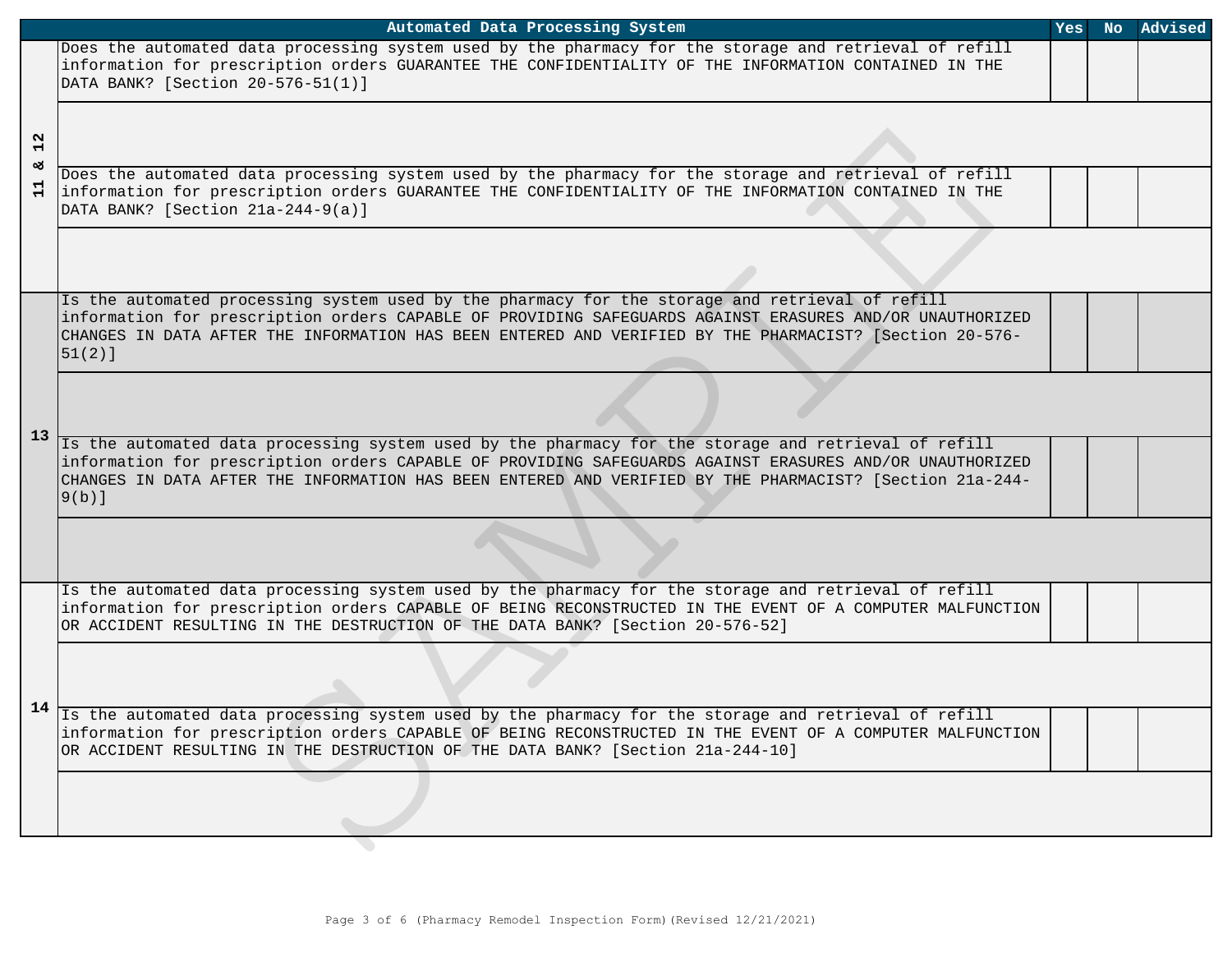|    | How often does the pharmacy backup the automated data processing system used by the pharmacy for the<br>storage and retrieval of refill information for prescription orders?             |     |           |         |
|----|------------------------------------------------------------------------------------------------------------------------------------------------------------------------------------------|-----|-----------|---------|
| 15 |                                                                                                                                                                                          |     |           |         |
|    |                                                                                                                                                                                          |     |           |         |
|    |                                                                                                                                                                                          |     |           |         |
|    | Does the pharmacy securely store the backup of the automated data processing system used by the pharmacy<br>for the storage and retrieval of refill information for prescription orders? |     |           |         |
| 16 |                                                                                                                                                                                          |     |           |         |
|    |                                                                                                                                                                                          |     |           |         |
|    |                                                                                                                                                                                          |     |           |         |
|    | Where does the pharmacy store the backup of the automated data processing system used by the pharmacy for                                                                                |     |           |         |
|    | the storage and retrieval of refill information for prescription orders?                                                                                                                 |     |           |         |
| 17 |                                                                                                                                                                                          |     |           |         |
|    |                                                                                                                                                                                          |     |           |         |
|    | Freezer                                                                                                                                                                                  | Yes | <b>No</b> | Advised |
|    | Is the new freezer utilized by the pharmacy for the storage of pharmaceutical stock in good working                                                                                      |     |           |         |
|    | order? [Section 20-576-12]                                                                                                                                                               |     |           |         |
| 18 |                                                                                                                                                                                          |     |           |         |
|    |                                                                                                                                                                                          |     |           |         |
|    | Does the new freezer utilized by the pharmacy for the storage of pharmaceutical stock maintain the                                                                                       |     |           |         |
|    | required temperature of between between minus 25 degrees C and minus 10 degrees C or minus 13 degrees F<br>and 14 degrees F? [Section 20-576-12]                                         |     |           |         |
| 19 |                                                                                                                                                                                          |     |           |         |
|    |                                                                                                                                                                                          |     |           |         |
|    |                                                                                                                                                                                          |     |           |         |
|    | Prescription Balance                                                                                                                                                                     | Yes | <b>No</b> | Advised |
|    | Is the prescription balance clean and in good working order? [Section 20-576-12]                                                                                                         |     |           |         |
|    |                                                                                                                                                                                          |     |           |         |
| 20 |                                                                                                                                                                                          |     |           |         |
|    | Balance Manufacturer's Name                                                                                                                                                              |     |           |         |
|    | Balance Model Number                                                                                                                                                                     |     |           |         |
|    | Balance Serial Number<br>Refrigerator                                                                                                                                                    | Yes | No.       | Advised |
|    | Is the new refrigerator utilized by the pharmacy for the storage of pharmaceutical stock in good working                                                                                 |     |           |         |
|    | order? [Section 20-576-12]                                                                                                                                                               |     |           |         |
| 21 |                                                                                                                                                                                          |     |           |         |
|    |                                                                                                                                                                                          |     |           |         |
|    |                                                                                                                                                                                          |     |           |         |
|    | Page 4 of 6 (Pharmacy Remodel Inspection Form) (Revised 12/21/2021)                                                                                                                      |     |           |         |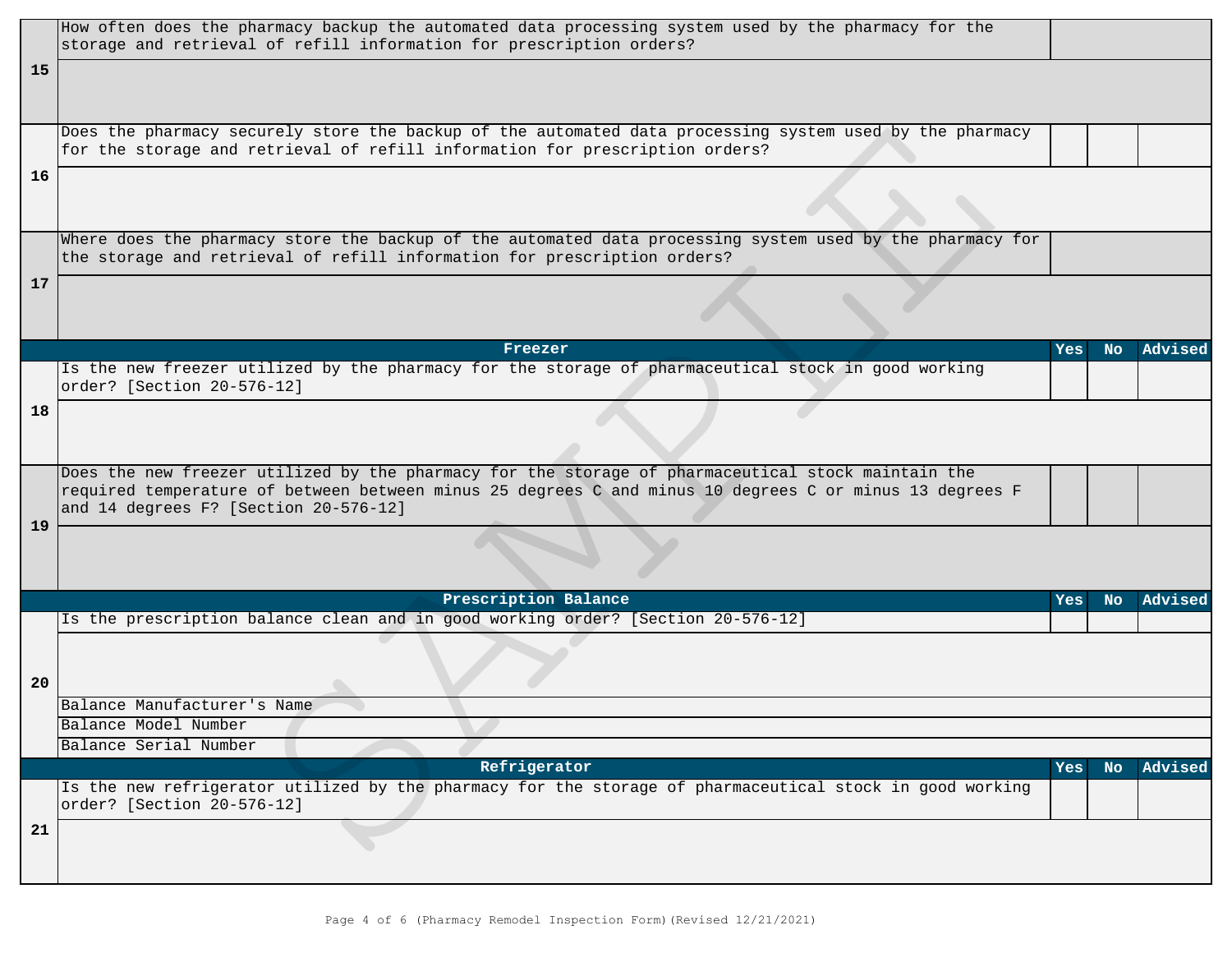| 22           | Does the new refrigerator utilized by the pharmacy for the storage of pharmaceutical stock maintain the<br>required temperature of between 2 degrees C and 8 degrees C or between 36 degrees F and 46 degrees F?<br>[Section 20-576-12] |            |            |
|--------------|-----------------------------------------------------------------------------------------------------------------------------------------------------------------------------------------------------------------------------------------|------------|------------|
|              |                                                                                                                                                                                                                                         |            |            |
|              | Safe for the Storage of Controlled Drug Stock                                                                                                                                                                                           | <b>Yes</b> | No Advised |
|              | Safe Manufacturer's Name                                                                                                                                                                                                                |            |            |
| cifi<br>ons  | Safe Model Number                                                                                                                                                                                                                       |            |            |
| Spec<br>atic | Safe Serial Number                                                                                                                                                                                                                      |            |            |
|              | Is the pharmacy's new safe for the storage of controlled drug stock equipped with a day lock?                                                                                                                                           |            |            |
|              |                                                                                                                                                                                                                                         |            |            |
| 23           |                                                                                                                                                                                                                                         |            |            |
|              | Does the pharmacy's new safe for the storage of controlled drug stock have a minimum of a "B" burglary                                                                                                                                  |            |            |
|              | rate? [Section 21a-262-1(f)(1)]                                                                                                                                                                                                         |            |            |
| 24           |                                                                                                                                                                                                                                         |            |            |
|              |                                                                                                                                                                                                                                         |            |            |
|              |                                                                                                                                                                                                                                         |            |            |
|              | Is the pharmacy's new safe for the storage of controlled drug stock equipped with a re-locking device?                                                                                                                                  |            |            |
|              | [Section $21a-262-1(f)(2)$ ]                                                                                                                                                                                                            |            |            |
| 25           |                                                                                                                                                                                                                                         |            |            |
|              |                                                                                                                                                                                                                                         |            |            |
|              |                                                                                                                                                                                                                                         |            |            |
|              | Does the pharmacy's new safe for the storage of controlled drug stock weigh at least 750 pounds or is                                                                                                                                   |            |            |
|              | such safe rendered immobile by being securely anchored to a permanent structure of the building? [Section                                                                                                                               |            |            |
|              | $21a-262-1(f)(3)$ ]                                                                                                                                                                                                                     |            |            |
| 26           |                                                                                                                                                                                                                                         |            |            |
|              |                                                                                                                                                                                                                                         |            |            |
|              |                                                                                                                                                                                                                                         |            |            |
|              |                                                                                                                                                                                                                                         |            |            |
|              | Does the pharmacy's new safe for the storage of controlled drug stock have adequate interior space to                                                                                                                                   |            |            |
|              | store all controlled drugs required to be kept within the safe? [Section 21a-262-1(f)(4)]                                                                                                                                               |            |            |
| 27           |                                                                                                                                                                                                                                         |            |            |
|              |                                                                                                                                                                                                                                         |            |            |
|              |                                                                                                                                                                                                                                         |            |            |
|              | Does the pharmacy's new safe for the storage of controlled drug stock have any unused anchor holes?                                                                                                                                     |            |            |
|              |                                                                                                                                                                                                                                         |            |            |
| 28           |                                                                                                                                                                                                                                         |            |            |
|              |                                                                                                                                                                                                                                         |            |            |
|              |                                                                                                                                                                                                                                         |            |            |
|              |                                                                                                                                                                                                                                         |            |            |
|              |                                                                                                                                                                                                                                         |            |            |
|              |                                                                                                                                                                                                                                         |            |            |
|              | Page 5 of 6 (Pharmacy Remodel Inspection Form) (Revised 12/21/2021)                                                                                                                                                                     |            |            |